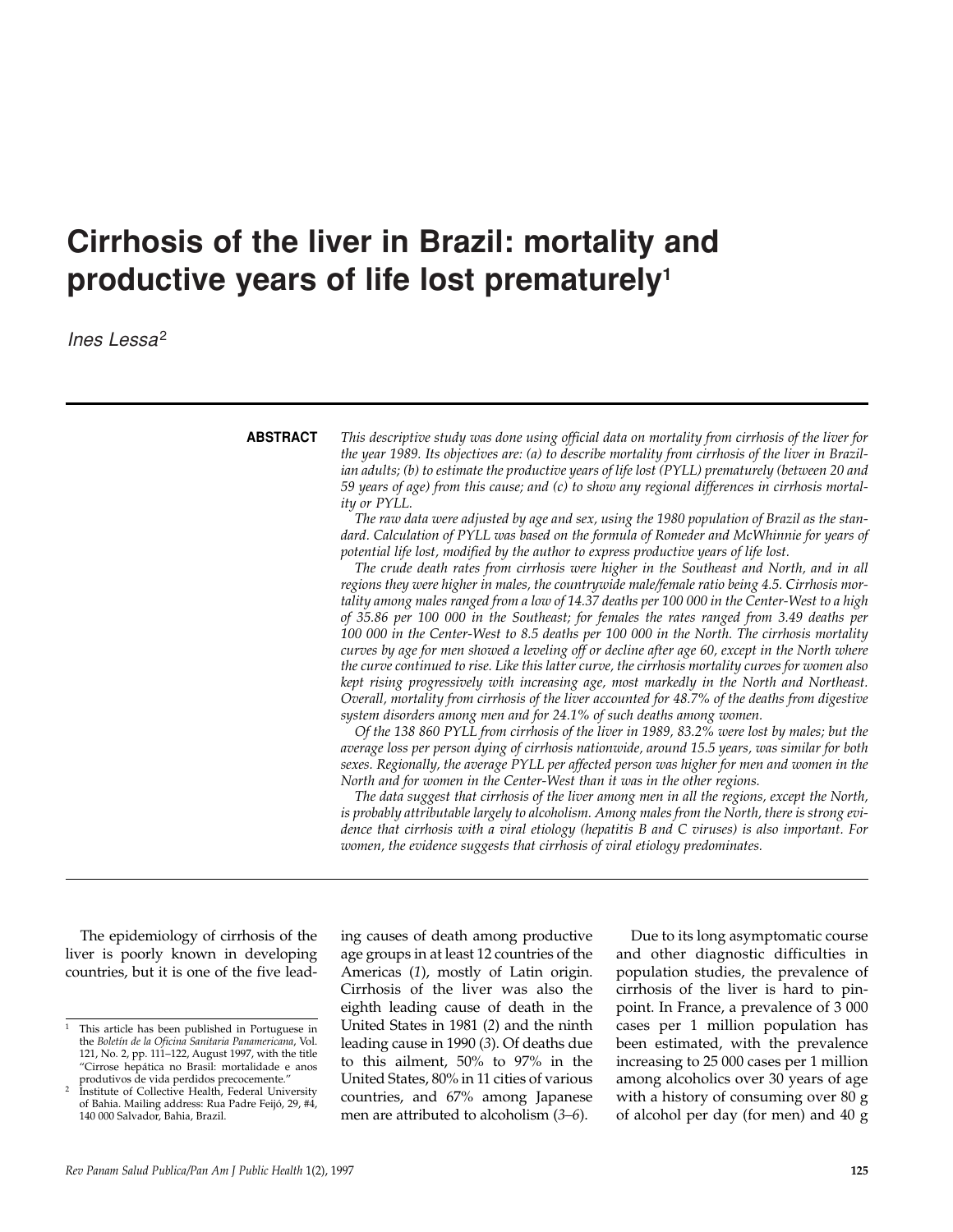per day (for women) (*7*). A broad investigation on diseases of the liver conducted among hospitalized and ambulatory patients in the United States (in Jefferson County, Alabama) revealed that among those with chronic liver disease, 39% had a history of alcohol abuse (J. Neal, as cited in J. Hoofnagle—*3*). However, medical service reports citing high frequencies of alcoholism among patients with chronic liver disease suffer from selectivity, bias, and failure to represent the population as a whole.

Cirrhosis of the liver is more frequent among males (*6, 7*), and the alcohol-related type is more common in wine-producing countries (*7*). Deaths due to cirrhosis of the liver during the victims' productive years are generally attributed to excessive alcohol consumption, it being thought that death caused by cirrhosis with other etiologies generally occurs later (*7*). After alcoholism, hepatitis B and C viruses are the most important risk factors for cirrhosis. However, various other rarer conditions exist that may also cause the problem (*6, 7*).

In Brazil, information about the epidemiology of cirrhosis of the liver is scanty. Mortality data reported 30 years ago for Ribeirão Preto and São Paulo are available (*5*). In addition, the disease is known to be common at certain locations in the Amazon Basin, but its frequency in terms of population has not been reported (*8*). More recently, in a historical series on the 10 leading causes of death in Brazil (1979– 1988), cirrhosis of the liver was always ranked either ninth or tenth among males (*9*). However, within Brazil's five multistate regions it was only listed among the 10 leading causes in the Northeast (in 1980, 1981, and 1985) and in the Southeast (in 1983) (*10*). Within this context, the evidence obtained from the historical series (*9*) may be seen to clearly justify a more thorough investigation of available information on mortality from cirrhosis of the liver. The specific objectives of the study presented here are: (a) to describe mortality attributable to cirrhosis of the liver in Brazilian adults; (b) to estimate the productive years of

life lost (PYLL) from premature mortality due to cirrhosis; and (c) to bring out any regional differences in cirrhosis mortality and PYLL.

#### **MATERIALS AND METHODS**

The raw data on mortality among adults (people at least 20 years old) were obtained from an official publication of the Ministry of Health containing the most recent statistics on mortality in Brazil, referring to the year 1989 (*11*). The classifications used were as follows: deaths due to cirrhosis of the liver, No. 571 in the International Classification of Diseases (ICD), 9th revision, and deaths due to diseases of the digestive system, ICD Nos. 520–579 (*12*).

Background data on Brazil's five regions, shown in Figure 1, are provided in Annex 1. The following were calculated by age, sex, and region: mortality from cirrhosis of the liver per 100 000 inhabitants; the proportion of mortality ascribed to disorders of the digestive system that was due to cirrhosis; and PYLL due to premature mortality (between 20 and 59 years) as a result of cirrhosis.

The population used for calculating these coefficients corresponds to that of 1989, estimated by the Brazilian Institute of Geography and Statistics (IBGE) based on data from the 1991 census (*11*). This publication provides the total population for each region and each state, with no breakdown by age. The estimated populations of the municipalities in each region are also provided, together with the usual information about deaths. These latter population data were used for the calculations so that there would be no underestimate of mortality relative to the total deaths recorded by the statistics. In order to estimate the size of the population by age and in each of six age groups, we calculated the respective percentages by sex for 1989 based on data presented by the IBGE for that year. Adjustment of the rates was performed by the direct method, using the 1980 Brazilian population as the standard (*13*).

**FIGURE 1. A map of Brazil showing its five regional subdivisions, 1992**



In determining PYLL, we used the formula of Romeder and McWhinnie (*14*) for *potential* years of life lost between the ages of 1 and 70 years, as previously modified and adjusted by the author (IL) to calculate PYLL arising from premature mortality attributable to cardiovascular diseases in Brazil (*15*).

The analysis is descriptive, with ratios of mortality coefficients being used to detect possible regional or sex differences. The data from the Center-West Region, because they had the lowest values, were used as the denominators for regional ratios. Male:female ratios were also calculated for each region, as were regional PYLL averages for both sexes. Differences in PYLL averages by sex in each region were measured relative to the South Region, which recorded the lowest PYLL values. When applicable, the chi-square test was used to assess proportions.

#### **RESULTS**

Overall, the data indicate that 12 363 adult deaths were caused by cirrhosis of the liver, 9 937 (80.4%) in men and 2 426 (19.6%) in women. Over threequarters (75.4%) of the male deaths from cirrhosis occurred between the ages of 20 and 59, as compared to 61.8% of female deaths; the difference between these two latter percent-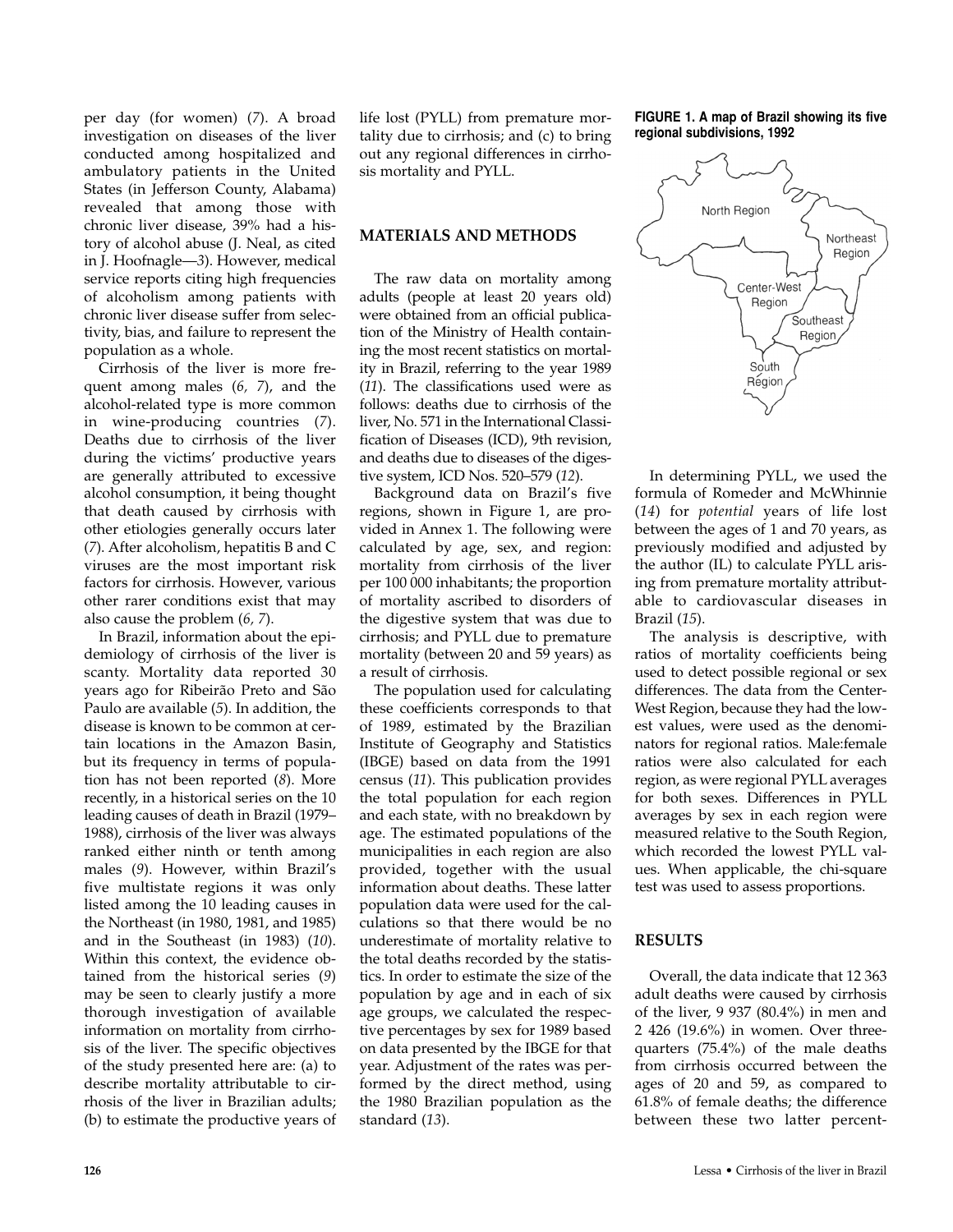ages was statistically significant: (chisquare = 10.6;  $P = 0.001$ ).

Men exhibited cirrhosis mortality 4.26 times greater than that of women (29.40 versus 6.90 deaths per 100 000). Adjustment for age and sex left this ratio only slightly changed, at 3.66. The raw data also indicated a greater risk of dying from cirrhosis among both men and women of the Southeast and the North. Adjusted, the rates still remained higher in the same regions, showing only slight differences, with women from the North standing out. The lowest rates were found in the Center-West (Table 1).

Mortality increased with age in both sexes, but with major differences: For men there was a trend toward stabilization or decline beginning around age 59 in all regions except in the North, where the rate of increase is even greater after 59 than it was before (Figure 2a); for women, no downward trend is observed; rather, mortality continues to increase, most notably in the North and Northeast (Figure 2b).

When we compared cirrhosis mortality in the North, South, Northeast, and Southeast regions with that in the Center-West, we observed that the rates were relatively high for men and women between 20 and 29 years of age in the North. More generally, except for women 40–49 and men 50–59, all the rates in the North were at least twice as high as their Center-West counterparts. Mortality was also high in the Southeast, with the highest mortality ratio (relative to the Center-West Region) being recorded for the youngest men (this ratio being 4.2:1). In this region, all the rates were twice as high as their Center-West counterparts except those for women 20–29, 60–69, and over 69, and those for men over 69. The Northeast and the South did not exhibit especially high rates; but, as in the other regions, the greatest contrast with the Center-West values was found in the rates for the youngest (20–29) men—these rates, as Table 2 shows, being 2.5 times that found in the Center-West.

| TABLE 1. Mortality from cirrhosis of the liver in Brazil by sex, region, and age group, 1989 |  |  |  |  |
|----------------------------------------------------------------------------------------------|--|--|--|--|
|----------------------------------------------------------------------------------------------|--|--|--|--|

|                         |        |       | Regions   |           |       |             |             |  |  |
|-------------------------|--------|-------|-----------|-----------|-------|-------------|-------------|--|--|
| Age                     | Sex    | North | Northeast | Southeast | South | Center-West | All (total) |  |  |
| $20 - 29$               | Male   | 7.13  | 2.93      | 5.01      | 3.03  | 1.19        | 3.07        |  |  |
|                         | Female | 3.17  | 0.70      | 1.27      | 0.63  | 0.74        | 0.82        |  |  |
| $30 - 39$               | Male   | 22.86 | 18.36     | 27.87     | 14.86 | 11.28       | 17.88       |  |  |
|                         | Female | 5.27  | 2.10      | 4.95      | 2.63  | 1.82        | 3.00        |  |  |
| $40 - 49$               | Male   | 43.90 | 35.89     | 59.25     | 40.00 | 22.17       | 35.30       |  |  |
|                         | Female | 5.00  | 6.39      | 9.36      | 8.49  | 4.00        | 6.22        |  |  |
| $50 - 59$               | Male   | 51.02 | 39.97     | 69.10     | 55.36 | 32.23       | 45.63       |  |  |
|                         | Female | 12.85 | 9.93      | 13.77     | 11.70 | 5.05        | 9.30        |  |  |
| $60 - 69$               | Male   | 65.70 | 38.07     | 70.50     | 56.72 | 29.71       | 43.86       |  |  |
|                         | Female | 27.68 | 16.08     | 11.48     | 14.80 | 11.68       | 10.46       |  |  |
| $\geq 70$               | Male   | 86.37 | 40.86     | 57.42     | 55.04 | 35.37       | 37.12       |  |  |
|                         | Female | 40.09 | 36.07     | 22.07     | 17.10 | 19.30       | 17.15       |  |  |
| Total                   | Male   | 30.43 | 22.20     | 35.86     | 25.89 | 14.37       | 29.40       |  |  |
|                         | Female | 8.50  | 5.32      | 8.43      | 5.83  | 3.49        | 6.90        |  |  |
| <b>RCM</b> <sup>a</sup> | M:F    | 3.58  | 4.17      | 4.25      | 4.44  | 4.12        | 4.26        |  |  |
| CM <sup>b</sup>         | Male   | 30.32 | 21.07     | 34.79     | 24.86 | 9.53        | 25.60       |  |  |
|                         | Female | 8.81  | 6.02      | 6.82      | 5.66  | 4.50        | 7.00        |  |  |
| <b>RACM<sup>c</sup></b> | M:F    | 3.44  | 3.50      | 5.10      | 4.39  | 2.12        | 3.66        |  |  |

<sup>a</sup> Ratios of cirrhosis mortality in men and women.

<sup>b</sup> Rates of 1989 cirrhosis mortality adjusted by age for the 1980 Brazilian population, using the direct method.

<sup>c</sup> Ratios of age-adjusted cirrhosis mortality in men and women.

**FIGURE 2. Mortality coefficients (deaths per 100 000) from cirrhosis of the liver in (A) men and (B) women, by region and age group, in 1989**



Table 3 shows the percentages of digestive disease mortality ascribed to cirrhosis by region, age group, and sex, which gives an idea of the significance of cirrhosis within this category. As may be seen, cirrhosis accounted for 48.7% of the recorded digestive disease deaths among men in 1989, but only 24.1% of those among women. The regional figures among males ranged from 36.1% (in the Center-West) to 50.4% (in the Southeast); for women, the range was from 18.3% (in the Center-West) to 32.2% (in the North). More broadly, in every region except the Center-West, and except among men over 69, cirrhosis accounted for at least 40% of all digestive disease mortality among males.

Calculations based on these figures indicate that the total number of economically productive years of life lost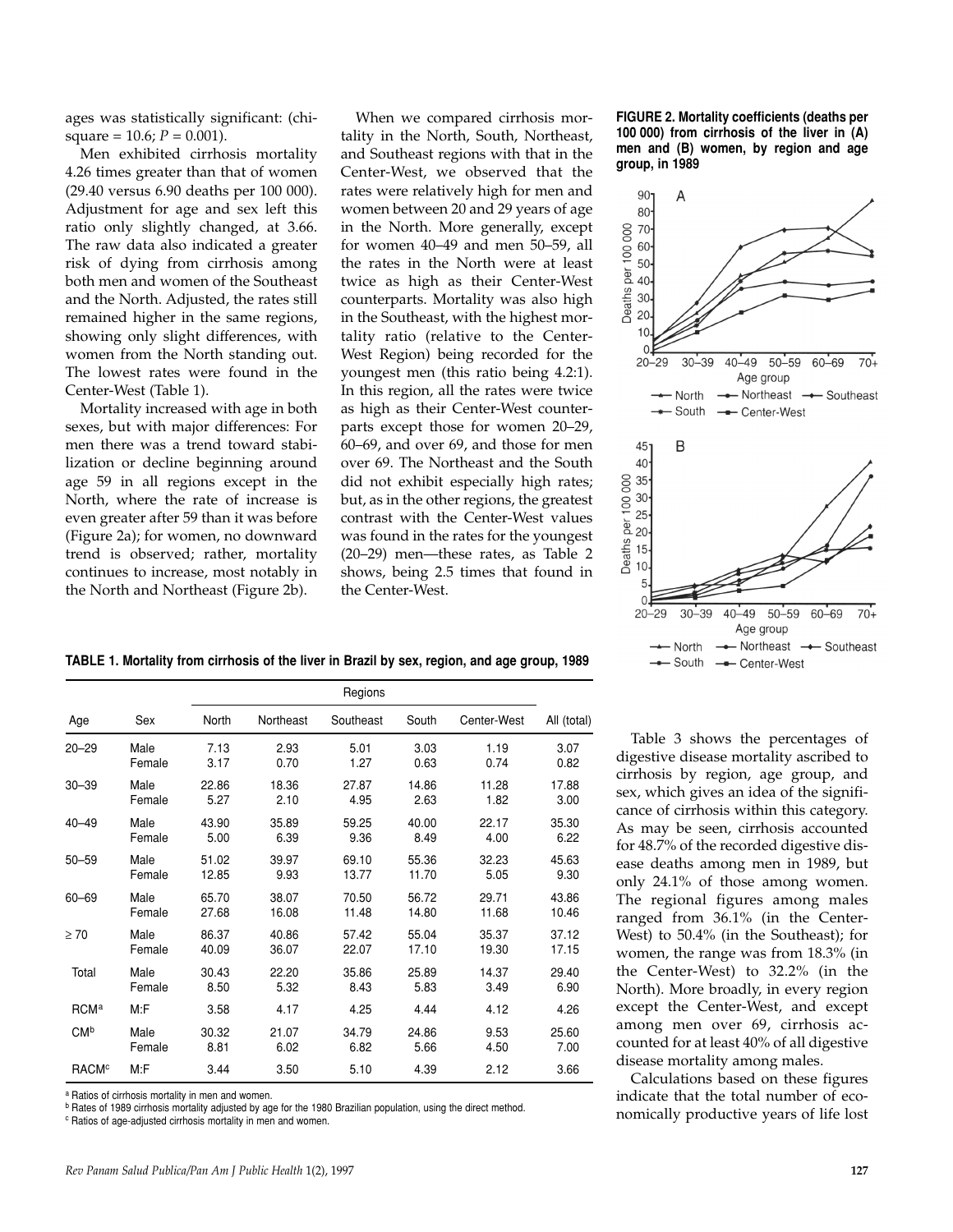**TABLE 2. Ratios of cirrhosis mortality, by age and sex, in the North, Northeast, South, and Southeast regions of Brazil as compared to cirrhosis mortality in the Center-West Region, 1989**

|           |        |              |           | Regions   |       |
|-----------|--------|--------------|-----------|-----------|-------|
| Age       | Sex    | <b>North</b> | Northeast | Southeast | South |
| $20 - 29$ | Male   | 6.0          | 2.5       | 4.2       | 2.5   |
|           | Female | 4.3          | 0.9       | 1.7       | 0.9   |
| $30 - 39$ | Male   | 2.0          | 1.6       | 2.5       | 1.3   |
|           | Female | 2.9          | 1.1       | 2.7       | 1.4   |
| $40 - 49$ | Male   | 2.0          | 1.6       | 2.7       | 1.8   |
|           | Female | 1.3          | 1.6       | 2.3       | 2.1   |
| $50 - 59$ | Male   | 1.6          | 1.2       | 2.1       | 1.7   |
|           | Female | 2.5          | 2.0       | 2.7       | 2.3   |
| $60 - 69$ | Male   | 2.2          | 1.3       | 2.4       | 1.9   |
|           | Female | 2.4          | 1.4       | 1.0       | 1.3   |
| $\geq 70$ | Male   | 2.4          | 1.2       | 1.6       | 1.6   |
|           | Female | 2.1          | 1.9       | 1.1       | 0.9   |
| Total     | Male   | 2.1          | 1.5       | 2.5       | 1.8   |
|           | Female | 2.4          | 1.5       | 2.4       | 1.7   |

**TABLE 3. The percentage of all Brazilian mortality from diseases of the digestive system accounted for by mortality from cirrhosis of the liver—by sex, region, and age group, 1989**

|           |        | Regions |           |           |       |             |           |  |
|-----------|--------|---------|-----------|-----------|-------|-------------|-----------|--|
| Age       | Sex    | North   | Northeast | Southeast | South | Center-West | Total (%) |  |
| $20 - 29$ | Male   | 40.0    | 41.9      | 45.5      | 46.7  | 19.6        | 43.3      |  |
|           | Female | 32.6    | 22.3      | 32.1      | 26.1  | 22.2        | 28.7      |  |
| $30 - 39$ | Male   | 52.2    | 60.3      | 66.7      | 64.9  | 49.6        | 64.0      |  |
|           | Female | 37.5    | 31.3      | 51.1      | 35.2  | 28.2        | 43.4      |  |
| $40 - 49$ | Male   | 61.1    | 62.2      | 66.0      | 69.8  | 55.1        | 65.4      |  |
|           | Female | 26.3    | 38.6      | 47.6      | 46.3  | 25.4        | 43.6      |  |
| $50 - 59$ | Male   | 46.0    | 50.1      | 59.3      | 60.1  | 47.7        | 57.0      |  |
|           | Female | 40.0    | 30.0      | 35.6      | 28.9  | 19.0        | 32.8      |  |
| $60 - 69$ | Male   | 45.4    | 41.8      | 43.0      | 42.1  | 28.2        | 42.1      |  |
|           | Female | 36.4    | 29.8      | 24.1      | 22.1  | 21.0        | 25.0      |  |
| $\geq 70$ | Male   | 30.0    | 30.0      | 19.4      | 17.8  | 14.3        | 21.1      |  |
|           | Female | 25.5    | 16.7      | 9.7       | 7.3   | 10.9        | 10.8      |  |
| Total     | Male   | 42.2    | 48.1      | 50.4      | 48.1  | 36.1        | 48.7      |  |
|           | Female | 32.2    | 25.9      | 24.8      | 20.2  | 18.3        | 24.1      |  |

(PYLL) to premature death from cirrhosis in Brazil in 1989 was 138 860 years, with males accounting for 83.2% of this total (Table 4). However, the national average PYLL per person was close to 15.5 years in both sexes. Regionally, the average PYLL per person was somewhat higher for men in the North and women in the North

and Center-West, departures from the national averages being negligible in the other regions.

#### **DISCUSSION**

Even though mortality data are among those most easily obtained in

any Brazilian state (because they are secondary in nature), relatively high underestimation in the reporting of deaths in the less developed regions is well known (*11*). In addition, medical care in less developed regions tends to be of poor quality, thus fostering a situation in which relatively large proportions of all deaths are ascribed to ill-defined causes; this is especially true in the interior of the North and the Northeast.

To avoid large underestimates of cirrhosis mortality, the population figures used to calculate these rates were those cited for municipalities regularly reporting cirrhosis mortality data. Even so, given the problem of deaths being attributed to poorly defined causes, it is possible that the rates reflect an underestimate, especially in the North and perhaps in the State of Mato Grosso (in the Center-West), because there is a high prevalence of viral hepatitis throughout the area of the Amazon Basin,<sup>3</sup> and so it is possible that large numbers of deaths occurring without benefit of medical care and included in deaths attributable to poorly defined causes may actually have been due to cirrhosis of the liver.

The trend toward stabilization of age-specific male cirrhosis mortality beginning around age 60 (Figure 2), except in the North, suggests a strong predominance of cirrhosis with an alcoholic etiology in the other four regions. This type of mortality curve is common in alcoholic cirrhosis due to its poor survival prognosis when compared to cirrhosis of other etiologies (*5, 6*). The view that there is a predominance of alcoholic cirrhosis in men is also based on the high prevalence of alcoholism in this sex (*1, 7, 16*), on the frequencies of alcoholic cirrhosis found among patients of medical ser-

<sup>&</sup>lt;sup>3</sup> The Amazon Basin should not be confused with the Amazon Region or the Amazon Rain Forest. The Amazon Basin includes the regions (defined hydrogeographically rather than politically) whose lands are drained or intersected by the Amazon River or by any of its primary or secondary tributaries. In Brazil, the Amazon Basin includes the North Region and part of the Center-West Region.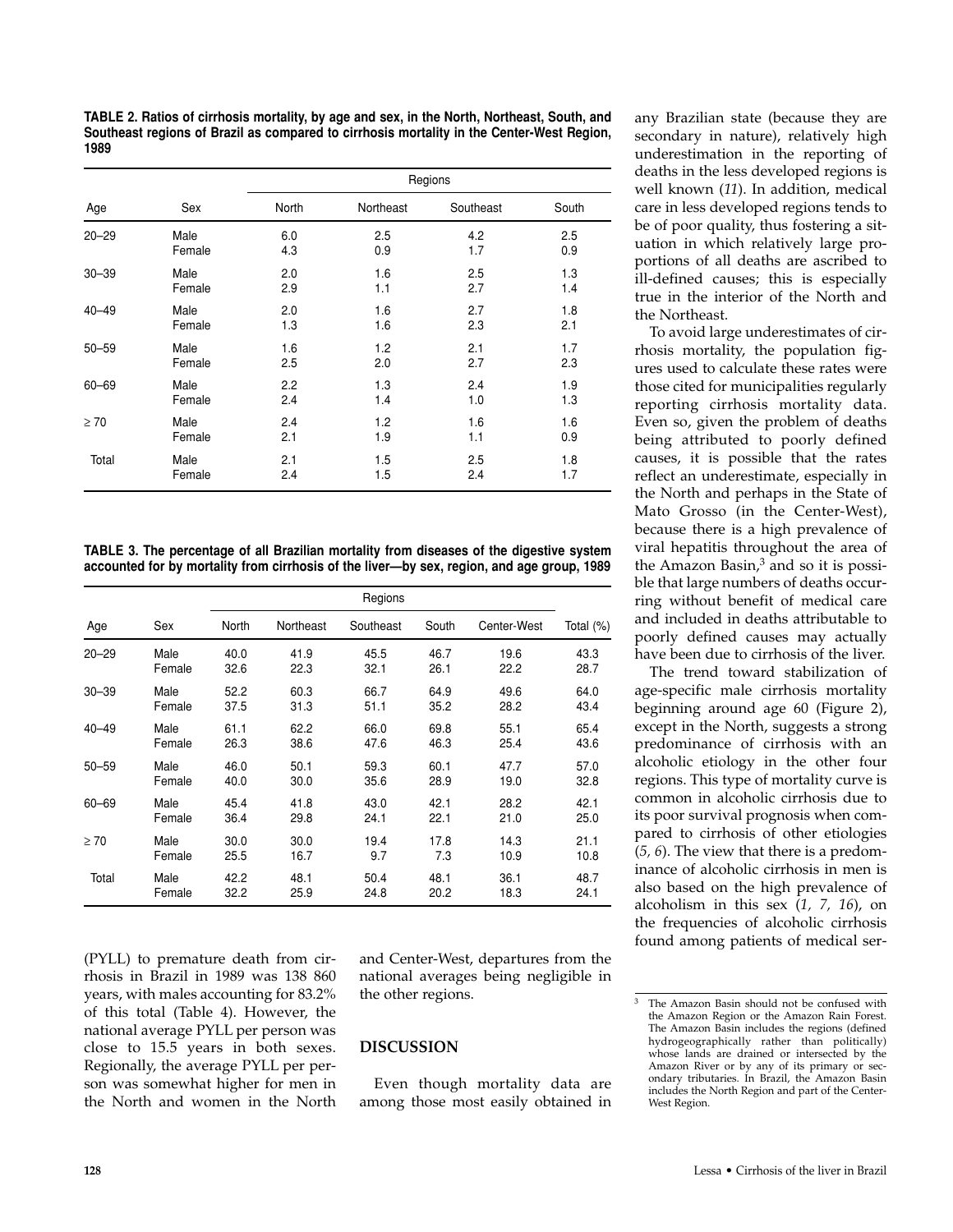**TABLE 4. Productive years of life lost (PYLL) in Brazil due to premature mortality attributable to cirrhosis of the liver—by sex, region, and age group, 1989**

|                                        |                |              |              | Regions      |            |                 |             |
|----------------------------------------|----------------|--------------|--------------|--------------|------------|-----------------|-------------|
| Age                                    | Sex            | <b>North</b> | Northeast    | Southeast    | South      | Center-<br>West | Total (all) |
|                                        | Male           | $n = 253$    | $n = 1200$   | $n = 4647$   | $n = 1152$ | $n = 241$       | $n = 7493$  |
|                                        | Female         | $n = 61$     | $n = 246$    | $n = 927$    | $n = 220$  | $n = 45$        | $n = 1499$  |
| $20 - 29$                              | Male           | 1 0 5 0      | 2 5 2 0      | 8 1 7 5      | 1995       | 315             | 14 595      |
|                                        | Female         | 525          | 735          | 2 3 8 0      | 420        | 210             | 4 270       |
| $30 - 39$                              | Male           | 1800         | 7850         | 31 150       | 5825       | 1575            | 48 200      |
|                                        | Female         | 450          | 1 1 7 5      | 5 900        | 1 0 7 5    | 275             | 8875        |
| $40 - 49$                              | Male           | 1 3 2 0      | 6885         | 24 405       | 6600       | 1 305           | 40 485      |
|                                        | Female         | 150          | 1 365        | 4 5 6 0      | 1 305      | 240             | 7620        |
| $50 - 59$                              | Male           | 315          | 1785         | 7625         | 2 1 1 0    | 410             | 12 245      |
|                                        | Female         | 90           | 435          | 1 595        | 390        | 60              | 2 5 7 0     |
| Total                                  | Male           | 4 4 8 5      | 19 040       | 71 895       | 16 530     | 3 6 0 5         | 115 525     |
|                                        | Female         | 1 2 1 5      | 3710         | 14 4 35      | 3 1 9 0    | 785             | 23 335      |
| Average                                | Male           | 17.73        | 15.87        | 15.47        | 14.35      | 14.96           | 15.42       |
| <b>PYLL</b>                            | Female         | 19.92        | 15.08        | 15.60        | 14.50      | 17.44           | 15.57       |
| Difference<br>in averages <sup>a</sup> | Male<br>Female | 3.38<br>5.42 | 1.52<br>0.58 | 1.12<br>1.07 |            | 0.61<br>2.94    |             |

a Differences between the PYLL averages by sex and age group in each region and the comparable average PYLL in the South Region.

vices, and on studies conducted with methodologies using various information sources to verify the contents of death certificates that have found alcoholism mentioned in cases of death due to cirrhosis of the liver (*5*).

In the case of men from the North Region, the sharply rising mortality curve in the oldest groups points to possible involvement of another major cirrhosis etiology. The most probable explanation is co-participation of the hepatitis B and/or C virus, or the B and delta, all of which are prevalent in the Amazon Basin (*8, 17*) and could act in synergy with alcohol. The progressively rising mortality curves found for men from the North and women from all regions of Brazil (see Figure 2) differ from the general curve seen in the United States and are similar to those curves observed for both sexes among the Japanese—these latter also being explained by the synergy between alcohol and virus in men and the predominance of nonalcoholic cirrhosis (generally of viral etiology) in

women (*6*). Within this context it is worth noting that Erlinger and Benhamou refer to cirrhosis due to hepatitis viruses B and C as the secondary cause of cirrhosis, but make no mention of gender (*7*).

Serologic surveys of viral hepatitis conducted in various small localities in the Amazon Basin have shown that, in many cases, nearly 100% of the population tested was seropositive for one or more types of hepatitis virus (*8*). Moreover, the share of mortality among men due to viral hepatitis in the North Region of Brazil, beginning at age 20, is 12.3 times higher than in the Southeast (the region with the lowest share of mortality attributable to that cause), while among women in the North it is 5.7 times higher. These ratios are much higher than the ratios between other regions by sex and the Southeast; and among both men and women viral hepatitis accounts for a much higher percentage of infectious and parasitic disease mortality in the North than in any of the other four regions (Annex 2). Therefore, significant epidemiologic evidence supports the hypothesis that there is strong participation or co-participation by hepatitis B and/or C virus in determining Brazilian mortality due to cirrhosis of the liver, at least in the North Region. Unfortunately, there are no population data on the prevalence of alcoholism in the North Region that would permit better understanding of the difference between cirrhosis mortality there and in the other regions.

Brazilian data on alcoholism reflect a high prevalence of that disorder among men in the Southeast (*18*), who exhibit the highest crude mortality attributable to cirrhosis of the liver (see Table 2), despite the fact that the wine-producing center of the country is located in the South Region. On the other hand, Mexico has the highest recorded mortality from cirrhosis of the liver in Latin America while ranking only sixth in per capita consumption of alcohol among 15 countries with available data. Chile, a wineproducing country, ranks second in cirrhosis mortality and fifth in alcohol consumption; while Argentina, also a wine producer, has the highest per capita consumption of alcohol and the lowest rate of mortality from cirrhosis of the liver. Of the 15 countries, Brazil ranks tenth in per capita alcohol consumption (*1*).

Since the beginning of the 1960s, Mexico and Chile have recorded the highest mortality from cirrhosis of the liver (*5*) in Latin America, but both countries have prevalences of alcoholism that are far below those that a relatively recent (1987) multicenter international study found in the Brazilian cities of São Paulo (in the Southeast Region) (*18*) and Porto Alegre (in the South Region) (*19*) that was conducted using the same methodology.

The possible discrepancies between the magnitudme of mortality from cirrhosis of the liver and the prevalences of alcoholism in diverse population groups, and/or their relation to the presence or absence of local or regional wine-producing industries, stem from a diversity in the aims and methods of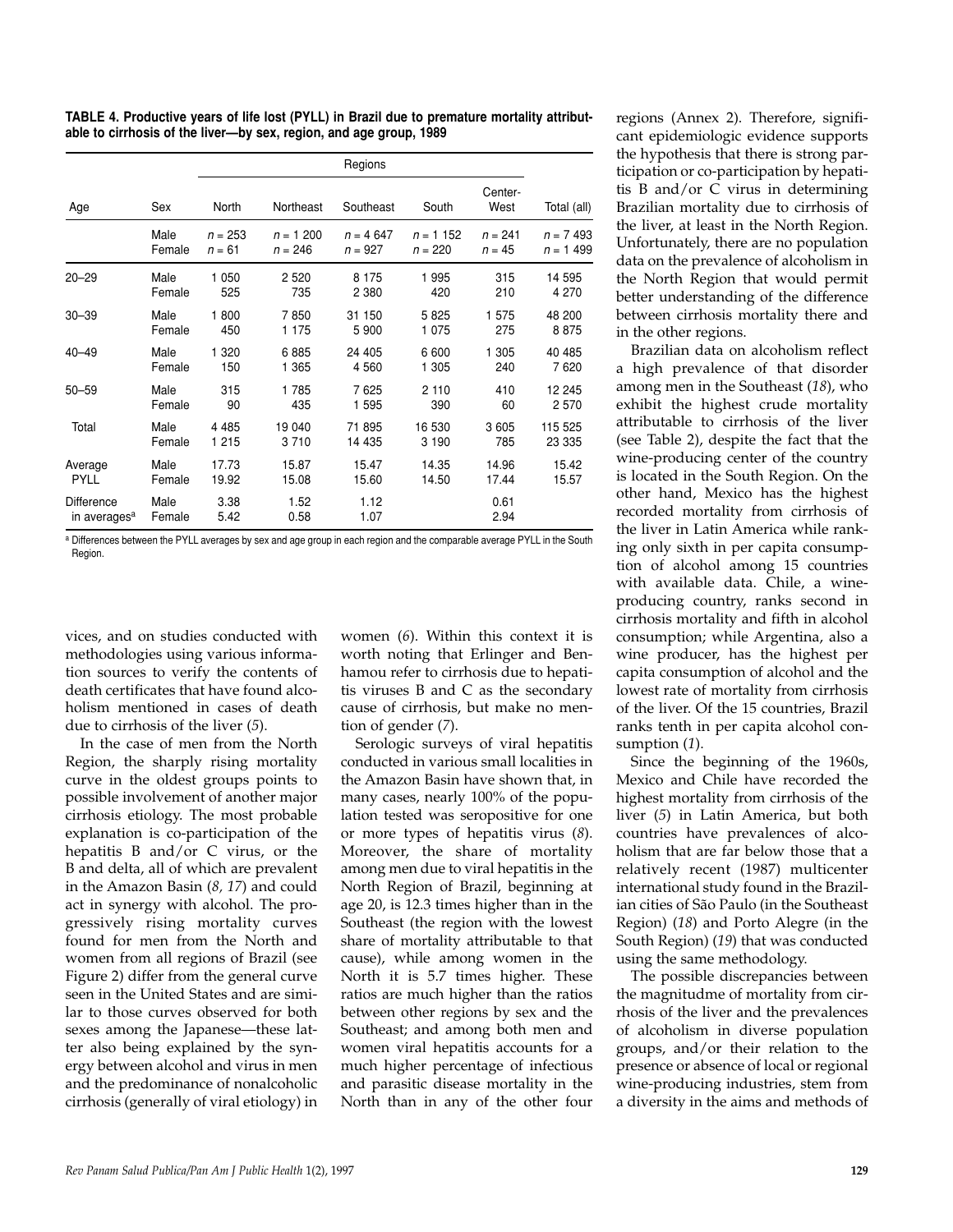the research activities producing and analyzing data. In many cases the investigation involved analyzed only one of the above-mentioned factors. Furthermore, in some studies the data are for groups while in others they are for individuals. To this must be added the difficulties in establishing operating criteria for dichotomizing the presence or absence of alcoholism.<sup>4</sup>

What is clear is that in 1989 a high rate of death from cirrhosis of the liver below age 60 (premature mortality) led to a loss of 138 860 years of productive life for Brazilian men and women. This loss can be considered high compared to the loss of potential years of productive life in 1990 in the United States from the same cause, even though in the latter country the excess of years lost in relation to Brazil was 83 965, since the calculations for Brazil were made for the ages between 20 and 59 years, while for the United States they were made for all ages below 65 (*3*).

It was not our intent to determine any statistical significance for the differences between the PYLL averages, either in regional or gender comparisons. The point to be made is that such losses are a burden on the Brazilian national economy and regional economies, imposing a heavy burden on both the family and society. The deaths involved produce losses in the general work force (particularly in the skilled labor force), cause early payment of pensions to dependents (an average of 15.5 years earlier than expected), and lead to deterioration in the quality of life of dependents by interfering with the education of minor dependents and causing other social disadvantages.

It is worth remembering that most premature deaths from cirrhosis of the liver are attributed to alcoholism, which is considered a risk factor related to lifestyle that is probably mediated by interactions between the heredity of enzyme-related metabolic defects and/or other biologic abnormalities as well as by factors related to the psychosocial and cultural environment (*20–22*). In Brazil, population strategies (health education focusing on lifestyle and on attitude and behavior modification) may be adopted at early ages in an effort to bring about primordial or even primary prevention,<sup>5</sup> despite the fact that rates of alcoholism are high, thus creating a difficult situation with regard to treatment and social rehabilitation. Such strategies would also help to work against other chronic diseases associated with excessive consumption of alcohol that have a greater social impact than cirrhosis of the liver—such as high blood pressure, cerebrovascular disease, diabetes secondary to alcoholism, pancreatitis, and psychologic disorders.

As for prevention of cirrhosis of the liver resulting from infection by the hepatitis virus, the situation seems particularly serious for population groups in a number of different regions of the Amazon Basin, given the high prevalence of seropositivity for various hepatitis viruses and the difficulties involved in gaining geographic access to such regions, among other things. However, certain Brazilian risk groups are specifically targeted for immunization against hepatitis B, and the systematic vaccination of children is already being recommended in order to break the chain of transmission of that agent (*3*).

As all of the foregoing suggests, prevention of cirrhosis of the liver arising from the two main risk factors cited will require a large quantity of financial, human, and material resources and will constitute a difficult task in view of Brazil's current economic, political, and social conditions.

#### **REFERENCES**

- 1. Organización Panamericana de la Salud. Salud del adulto y del anciano. In: *Vol 1: Las condiciones de salud en las Américas*. Washington, DC: OPS; 1990. (Scientific publication 524).
- 2. Kauer M, Silverman S. Alimentary tract and liver. In: Shroeder SA, Krupp MA, Tierney LM, McPhee SJ. *Current medical diagnosis and treatment.* Los Altos, California: Lange Medical Publications; 1989:408.
- 3. Hoofnagle J. *Epidemiology and control of viral hepatitis.* Chicago: Annual Meeting of the American Association for the Study of the Liver; 1993.
- 4. United States, Department of Health and Human Services. *Sixth special report to the US Congress on alcohol and health.* Washington, DC: US Government Printing Office; 1987. (DHHS publication no. ADM 87- 1519).
- 5. Puffer RR, Griffith GW. *Características de la mortalidad urbana.* Washington, DC: Organización Panamericana de la Salud; 1968. (Scientific publication 151).
- 6. Parrish KM, Higuchi S, Muramatsu T, Stinson FS, Harford TC. A method for estimating alcohol-related liver cirrhosis mortality in Japan. *Int J Epidemiol* 1991;20:921–926.
- 7. Erlinger S, Benhamou JP. Cirrhosis: clinical aspects [chap 7]. In: McIntyre N, Benhamou JP, Bircher IAD, Rizzeto M, Rodes O. *Vol 1: Oxford textbook of hepatology*. Paris: Oxford Medical Press; 1991.
- 8. Bensabath G, Hadler S, Soares MCP, Fields H, Maynard JE. Epidemiologic and serologic studies of acute viral hepatitis in Brazil's Amazon Basin. *Bull Pan Am Health Organ* 1987;21:16–27.
- 9. Brasil, Ministério da Saúde. *Informe epidemiológico do SUS, CENEPI.* 1992;1(2):81–115.
- 10. Brasil, Ministério da Saúde. *Informe epidemiológico do SUS, CENEPI.* 1992;1(4):91–141.

<sup>4</sup> Lessa I. Investigação epidemiológica de doenças crônicas não transmissíveis. (Chapter of a book in publication.)

<sup>5</sup> Primordial prevention is defined as prevention of the acquisition of the risk factor (alcoholism) for cirrhosis of the liver. Primary prevention is defined as removal of the risk factor (alcoholism) prior to the onset of cirrhosis of the liver.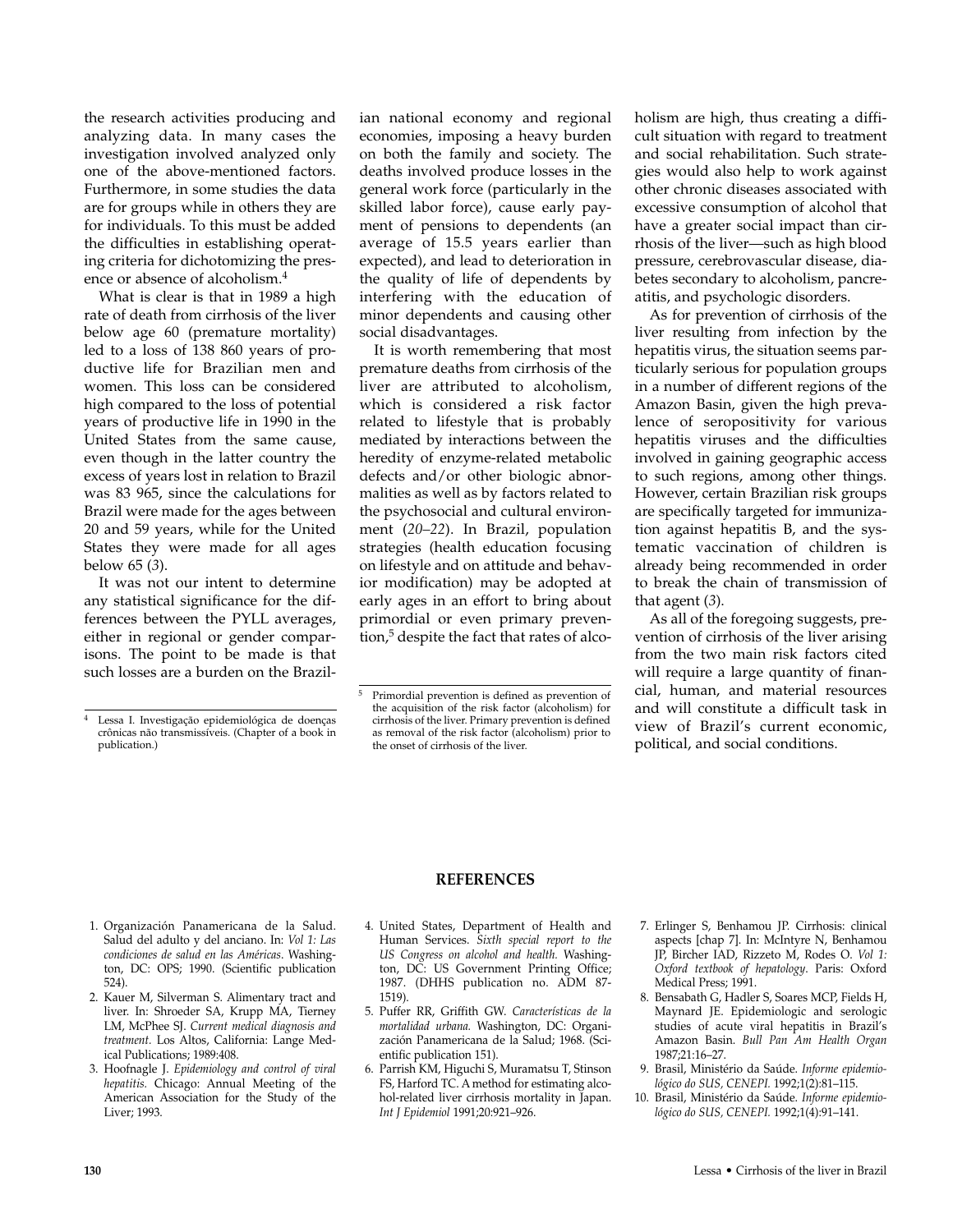- 11. Brasil, Ministério da Saúde. *Estatísticas de mortalidade, Brasil, 1989.* Brasília: Ministério da Saúde; 1993.
- 12. Brasil, Fundação Instituto Brasileiro de Geografia e Estatística. *Anuário estatístico do Brasil, 1983.* Rio de Janeiro: IBGE; 1984.
- 13. Brasil, Fundação Instituto Brasileiro de Geografia e Estatística. *Anuário estatístico do Brasil, 1992.* Rio de Janeiro: IBGE; 1992.
- 14. Romeder JM, McWhinnie JR. Potential years of life lost between ages 1 and 70: an indicator of premature mortality for health planning. *Int J Epidemiol* 1977;6:143–151.
- 15. Lessa I. Years of productive life lost to premature mortality from cardiovascular diseases. *Bull Pan Am Health Organ* 1991;25:229–236.
- 16. Santana VS, Almeida Filho N. Aspectos epidemiológicos do alcoolismo [chap 3]. In: Ramos SP. *Alcoolismo hoje.* Porto Alegre: Artes Médicas; 1987:29–44.
- 17. Bensabath G, Soares MCP, Maia MMS. Hepatites por vírus. In: *Vol 1: Instituto Evandro Chagas: 50 anos de contribuição às ciências biológicas e à medicina tropical.* Belém: Fundação de Serviços de Saúde Pública; 1986:483–529.
- 18. Rego RA, Berardo FAN, Rodrigues SSR, Oliveira ZMA, Oliveira MB, Vasconcelos SC, et al. Fatores de risco para doenças crônicas não transmissíveis: inquérito domiciliar no município de São Paulo, SP, Brasil: metodologia e resultados preliminares. *Rev Saúde Pública* (São Paulo) 1990;24:277–285.
- 19. Duncan BB. As desigualdades sociais na distribuição de fatores de risco para doenças não transmissíveis [Doctoral thesis]. Universidade Federal do Rio Grande do Sul: Rio Grande do Sul; 1991.
- 20. Vargas HS. Etiologia do alcoolismo. In: Vargas HS, ed. *As repercussões do álcool e do alcoolismo.* 2nd ed. São Paulo: Fundo Editorial BYC; 1988.
- 21. Masur J. A etiologia do alcoolismo [chap 2]. In: Ramos SP. *Alcoolismo hoje.* Porto Alegre: Artes Médicas; 1987:19–28.
- 22. Pelicier Y. Des mots sur l'alcoolisme. *Confrontations psychiatriques* 1972;8:9–19.

Manuscript received 28 November 1994. Accepted, following revision, for publication in Spanish in the *Boletín de la Oficina Sanitaria Panamericana* on 17 August 1995 and for publication in English in the *Revista Panamericana de Salud Pública/Pan American Journal of Public Health* on 7 September 1995*.*

#### **ANNEX 1. Some characteristics of Brazil's five regional subdivisionsa**

|                                                          |           |            | Regions          |            |                |
|----------------------------------------------------------|-----------|------------|------------------|------------|----------------|
| Variables                                                | North     | Northeast  | Southeast        | South      | Center-West    |
| Area in $km^2$                                           | 3 858 595 | 1 548 672  | 924 935          | 577 723    | 1 602 040      |
| Area of Amazon Basin component in km <sup>2</sup>        | 3 277 163 |            |                  |            | 612 327        |
| No. of states, 1990                                      |           | 9          | 4                | 3          | 3 <sup>b</sup> |
| No. of municipalities, 1992                              | 298       | 1 509      | 1 4 3 2          | 873        | 379            |
| Population, 1990                                         | 5 034 403 | 43 094 708 | 65 883 203       | 22 899 688 | 10 393 52      |
| Demographic density (inhabitants/km <sup>2</sup> )       | 1.6       | 22.57      | 56.31            | 33.86      | 4.01           |
| Life expectancy at birth, 1980s                          | 64.17     | 51.57      | 63.59            | 66.98      | 64.70          |
| Population $\geq 60$ years, 1980 (%)                     | 4.17      | 6.30       | 6.44             | 5.69       | 4.15           |
| Fertility rate, $1980$ (%)                               | 6.45      | 6.13       | 3.45             | 3.63       | 4.15           |
| % of hospital beds per 1 000 inhabitants, 1990,          |           |            |                  |            |                |
| relative to the WHO parameter <sup>c</sup>               | $\leq 75$ | 50 to 100  | 50 to $\geq 100$ | 50 to 100  | 50 to ≥ 100    |
| Deaths from poorly defined causes,                       |           |            |                  |            |                |
| ICD Nos. 780-799 <sup>d</sup>                            |           |            |                  |            |                |
| $0 - 10%$                                                | 3 states  |            | 2 states         | 1 state    | 1 state        |
| $11 - 25%$                                               |           |            | 2 states         | 2 states   | 2 states       |
| 26-50%                                                   | 3 states  | 5 states   |                  |            |                |
| $51 - 100%$                                              | 1 state   | 4 states   |                  |            |                |
| Mortality due to infectious and parasitic                |           |            |                  |            |                |
| diseases (%)                                             | 10.3      | 7.0        | 4.6              | 3.9        | 8.0            |
| Economically active population ( $\geq 10$ years of age) | 3 756 595 | 31 614 528 | 52 390 826       | 17 920 057 | 7 947 147      |
| Illiteracy rate, adults $\geq$ 15 years of age (%)       |           |            |                  |            |                |
| Whites                                                   | 8.2       | 28.6       | 8.4              | 9.4        | 11.5           |
| <b>Blacks</b>                                            | 14.0      | 49.7       | 21.0             | 20.1       | 33.2           |
| Mixed                                                    | 12.8      | 38.8       | 16.3             | 23.9       | 20.5           |
|                                                          |           |            |                  |            |                |

*Source:* IBGE (*12*).

a It was not possible to obtain information on per capita income for each region. It is known that there is a great difference between the South and Southeast regions and other regions; the Northeast has the lowest per capita income in the country.

b The Federal District (Brasília, the capital of the country) is located in this region.

<sup>c</sup> The WHO parameter is five beds per 1 000 inhabitants (100%). Many Brazilian state capitals more than meet this standard.

<sup>d</sup> Most state capitals have low or very low proportions of deaths attributed to this group of causes.